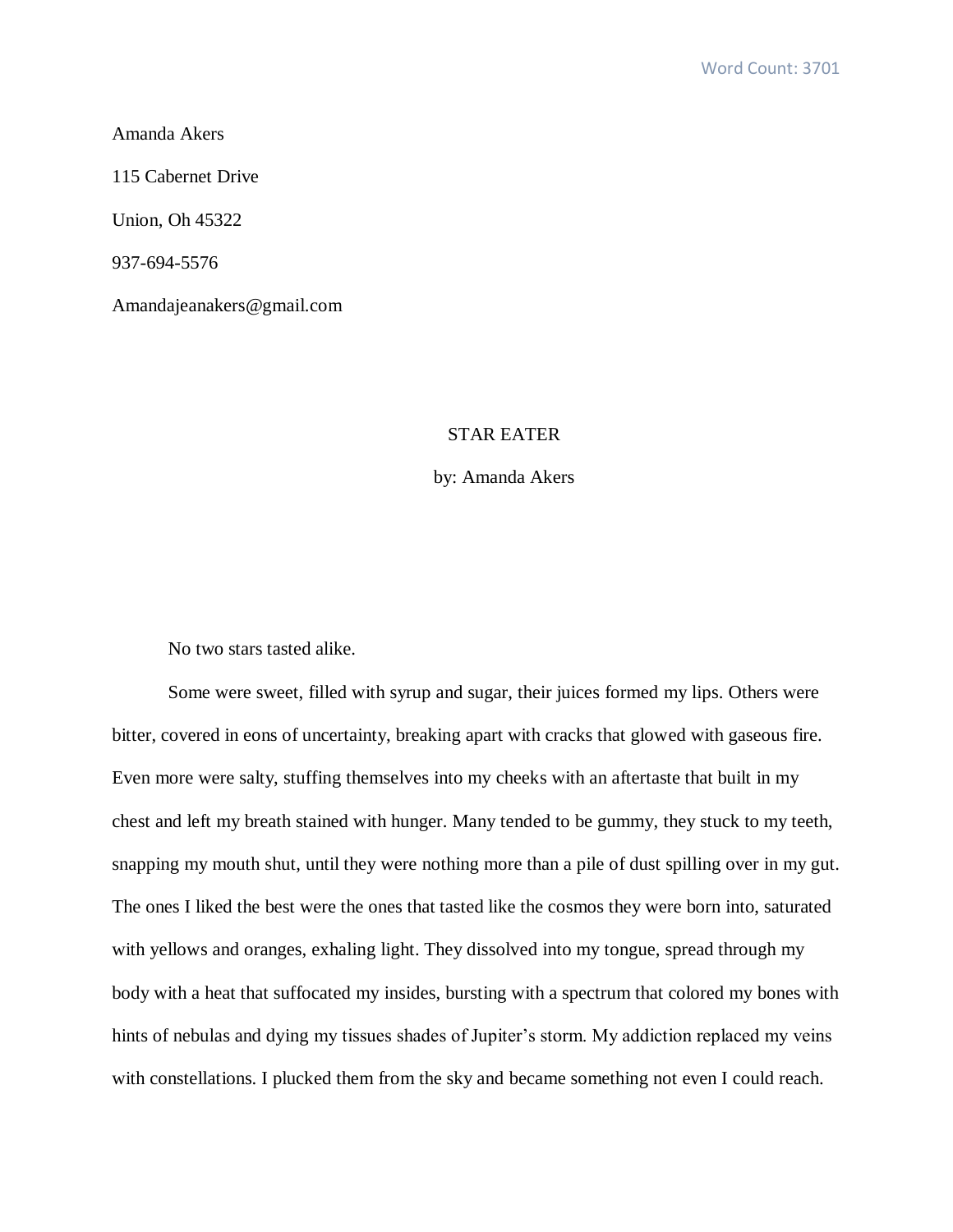With every star I ate, a life passed through me. I could see, through human eyes, all their vulnerabilities, their good days, their bad, but most of all I could see their wishes. They left an imprint on the stars they wished upon. Sometimes, it made them lighter, others it made them sink from one galaxy to the next, but what always changed for the better was how bright they shone. When a wishing star was ready, the rays around it would shimmer in golds and blues with diamonds twirling in their light. Just like the way the North Star's eyes shone when she would listen to my stories.

They were all I could think about. It wasn't the taste that kept my mouth watering. It was the way I felt myself getting lost in the lives of people I had only hoped to envision myself as. Once I ate a star a man wished upon, asking to survive a walk between two buildings in midair. He called it "tightrope walking." His idea was madness. People told him he was a lunatic. But the way he asked, and how much he yearned for it, made me desperate to try it. So, I walked along the tiniest string of constellations I could find, my arms outstretched for balance with the Moon shining onto my back, and became one too.

I ate them because I could. I ate them to feel their fire on my lips and the way they swallowed up my insides with their heat. I ate them to see what the North Star saw when she gave away smiles while looking down at Earth and to become something that her eyes were drawn to. My hunger was constant. It was all I knew. And the way it swapped words with my desires crawled over my skin until I could feel them digging themselves into my ears, calling out to me, lightyears away. It was all I could think about. Even when I ate mounds of stars and licked their dust from under my nails, I never felt full.

I remember myself jumping through cosmic dust, from one constellation to the next, searching for the best wishing star that side of the galaxy. I found myself inches away from the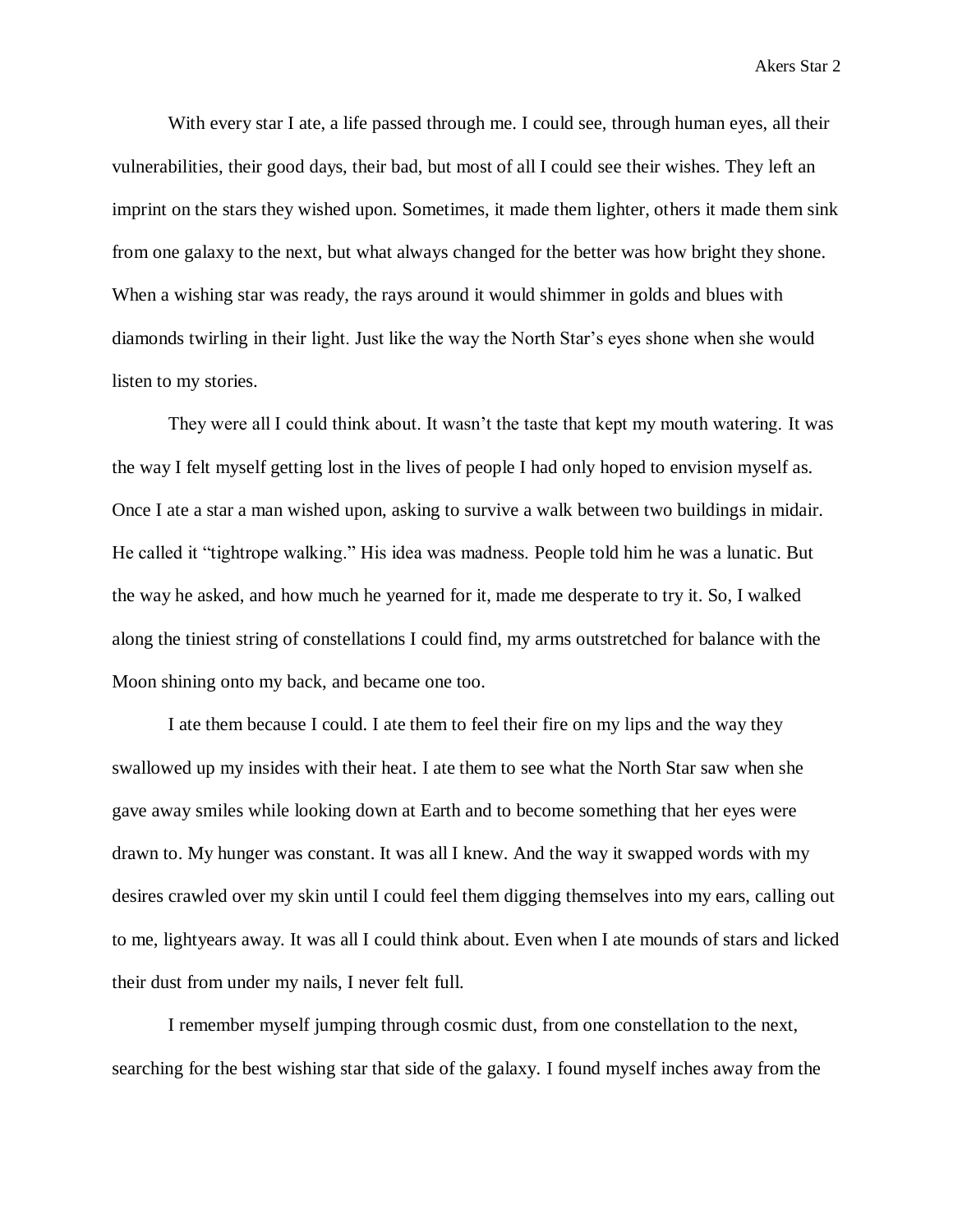North Star. She was sitting cross legged in her favorite spot with stardust in her hair and new born stars at her fingertips. I gazed at the star burning in the center of her chest. It was crammed with wishes that only she could see that were piled high onto one another. They tumbled inside her, making her chest shine with blues and oranges that faded into a shade of white that shimmered with heat. My sights were set on the small star to the right of her and the way it made my mouth water. I picked it out from the sky like I had so many times before. It was plump with hues of faded yellows, and it shone like magic when I held it up to my lips. When I bit into its skin, it crackled against my tongue. Its center was plump with a fiery orange, full of a life that was meant for me. And when I swallowed, I could feel my stomach burst with an explosion of purples and golds.

"Are you eating my stars again, Nova?" North asked from behind me.

I turned around. She always hated when I ate her stars. "Only this one," I told her as I lifted the half-eaten star to show her.

"Pity. I liked that one the most," she pouted at me.

"Is that so?"

"I even named it."

I took another bite, savoring the saturation of yellows and oranges for all that they were worth. "Was it delicious? Because that's what I would've called it."

"It was Betelgeuse."

"There's already a star named that."

"I know that. But that one was better. Go over to Orion and eat his, so that I can have one all my own."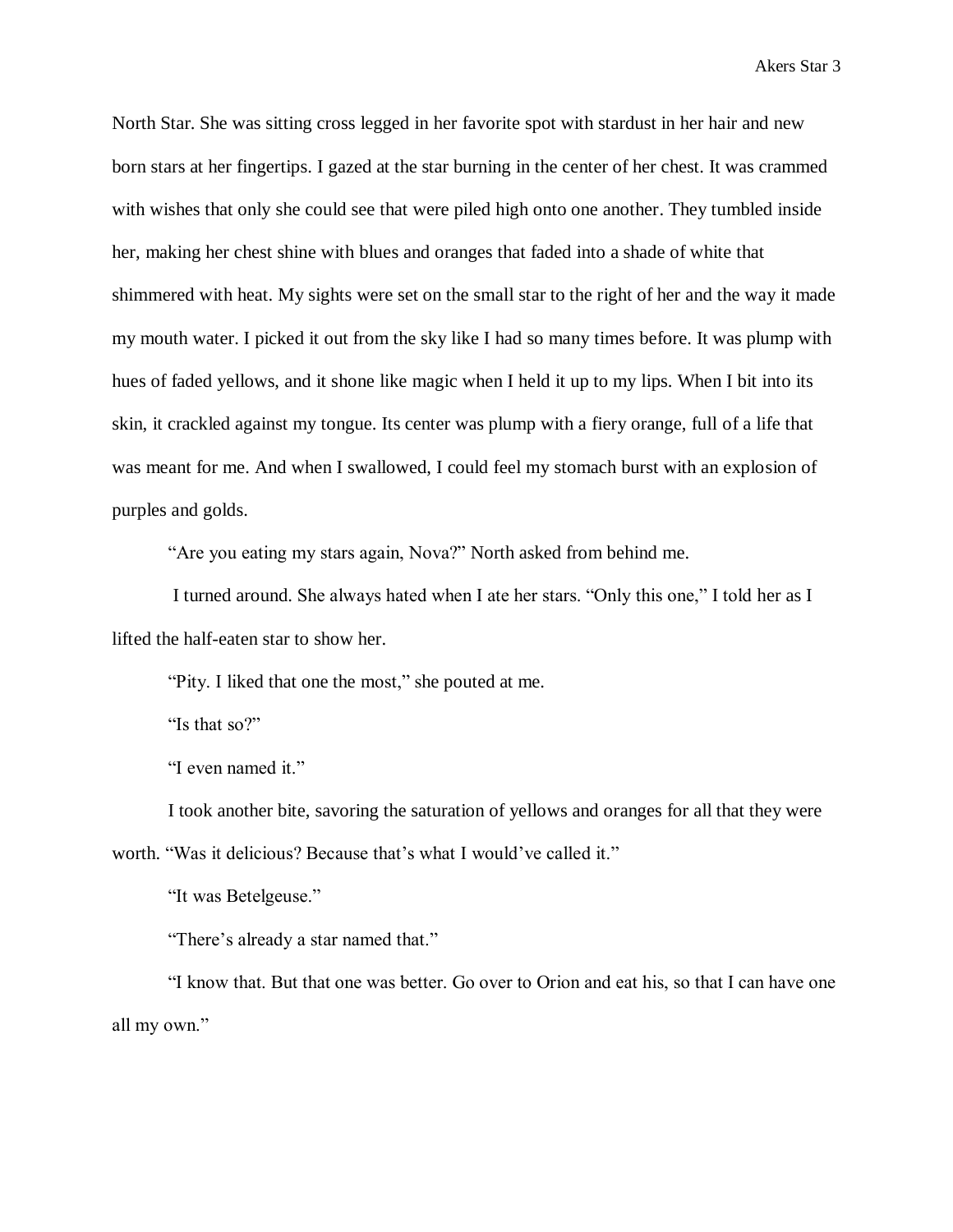Betelgeuse is one of the brightest star in the sky and the biggest, too. It pulsates a bright red that's cram packed with wishes. Even just a taste might've sent me plummeting into Earth's oceans.

"Orion won't let me near his stars. Just eating one would be catastrophic to him. How would he hold up his club if his shoulder was gone? All he'd have left to brag about would be his belt and how he used to be able to walk on water when he dreamt that he was a man." I glided over to her, shifting through stars and bits of comets.

"That doesn't stop you from eating mine." The star in my hand warmed my palm as I rubbed my thumb around its crumbling core. I looked her up and down, only now regretting that I didn't stare at her long enough.

I laughed as I said, "Yours just taste the best." That didn't satisfy her. I sat down in front of her and asked, "Don't you ever get tired of staying in the same spot?" I had never known her to leave her spot in the sky just above Earth, who slept below her with clouds covering his eyes while blues and greens composed the shadows on his face.

Her eyes flickered from the space her Betelgeuse used to be to me. A small string of constellations covered the area on the side of her left eye that reminded me of the one that centered my chest. "If I didn't, you wouldn't be able to find me anymore."

I crammed the last bite in while watching the way her eyes followed the crumbs that spilled onto my chest. "Do you like it when I'm near you?"

A smile took over her lips. "Do you know what you are?" Her question shook me. It brought me back to the time Oblivion, the black hole, and I spoke. He called me a "chaos bringer" for the eruption of light I brought whenever I ate.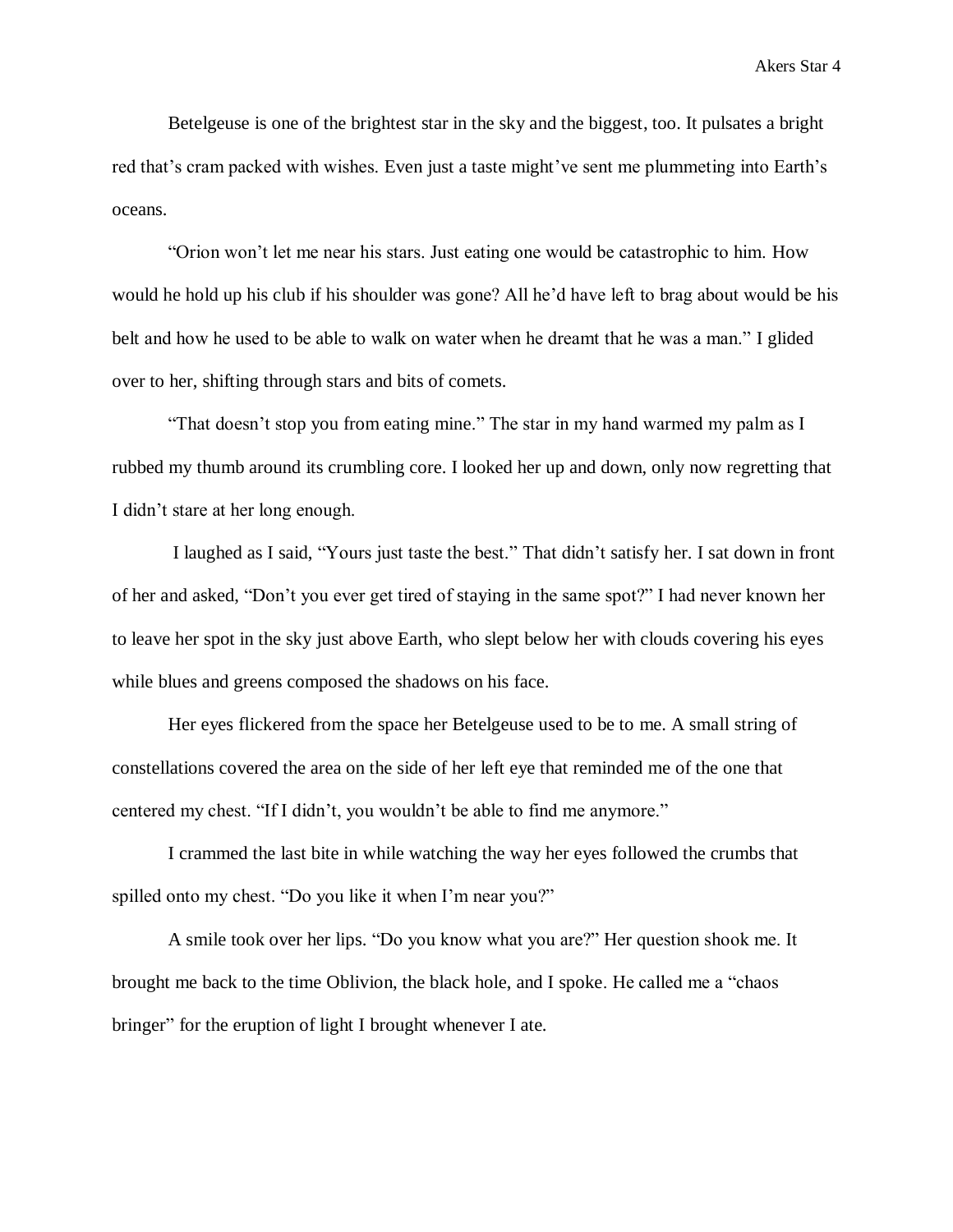I pulled my knees to my chest and ducked my head away from her eyes. "A Star Eater. I eat all day and never feel satisfied. Then I eat some more and wait for a new batch of stars to be born. This is who I am and all that I'll ever be." I outstretched my left arm and felt the constant heat and intensity of a single star within my reach. When I touched it with my finger, it started to break. Bits of light fell from it, creating a rainfall of tiny stars that crashed into the sky beneath me.

"You're a Wish Granter. When you eat those stars, all those wishes come true."

"They do?" I didn't notice it at the time, but the more I look back on it, the more I can feel a stream of tears pooling around my eyes.

She nodded with starlight in her dimples. "What's your wish, Nova?"

There were so many ways to say it: to not feel hungry any more, to have a purpose, to live an actual life, but all that I could manage was, "To be human."

She came closer and interlocked her fingers with my left hand. With her free hand, she lifted my head up so that I could see the gleam in her eyes. Her fingers held me there as she kissed my forehead, burning her heat into skin. It didn't hurt. She never hurt. But it's a feeling that I've never forgotten.

"Maybe you'll get your wish."

That was two-hundred forty-three days ago, or one day on Venus. I've counted them all to make sure that I'll never forget them. Not a single one. That night, I fell asleep in the deepest part of the Big Dipper and woke up on a hill overlooking a river with a city behind me. It was incredible. Streams of colors went from one building to the next. It was still dark, and the fireflies shone as scattered specks of echoing light that reminded me of home. The grass beneath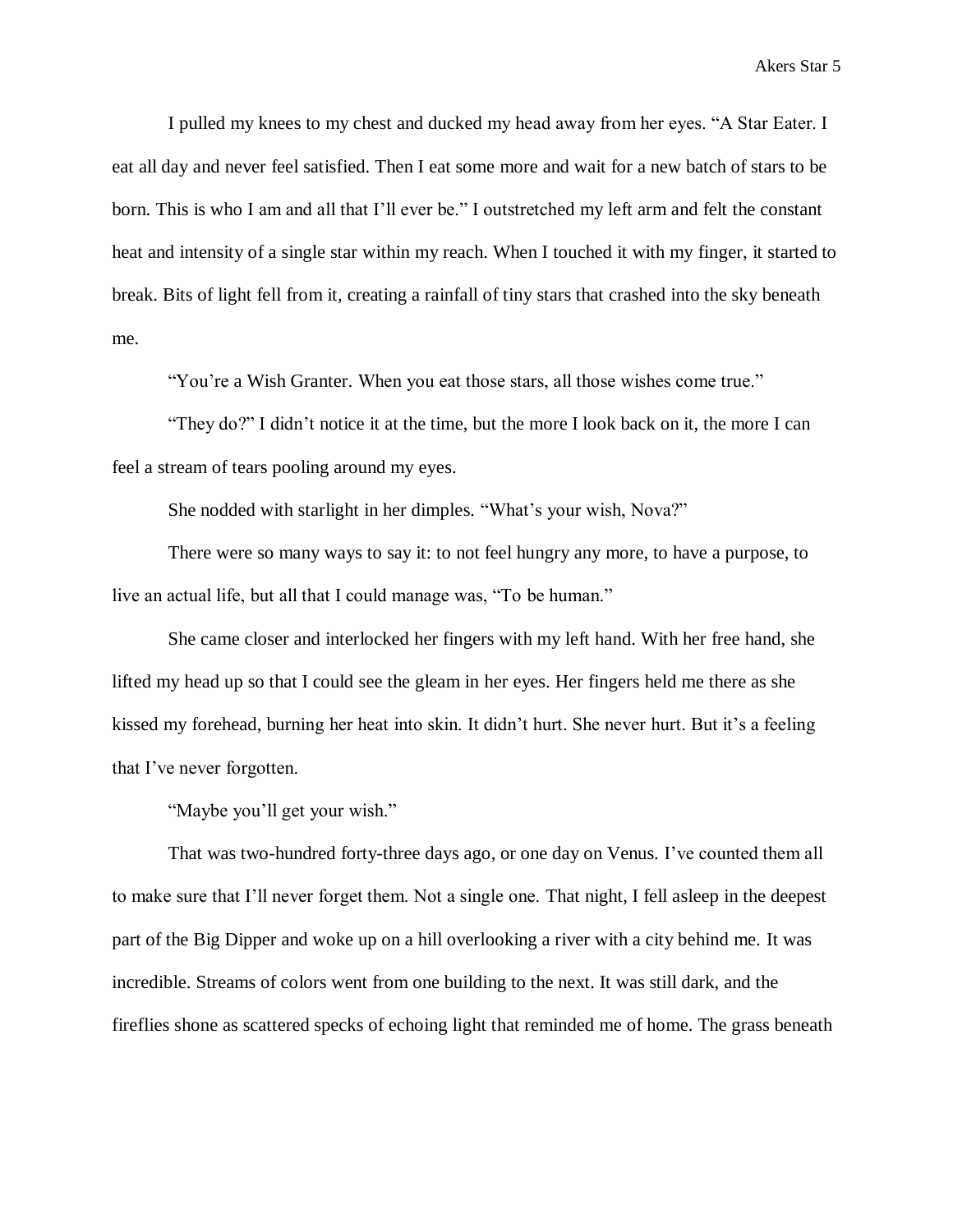me was cool, damp with dew, and when I spread my hands out over it the way I used to over the velvet touch of Ursa Major, I could feel every blade glide against my palms.

I ran down every street that crisscrossed in between buildings with spectrums of art on their outsides and white lights within, sometimes going beyond the city to be swallowed by Earth's deep blues and get lost in his evergreens. I inspected every store. The bakery where chocolate melted on my tongue and seeped through my teeth, the pet shop where I met a bird who used the same words humans do and tried to dance to their songs instead of its own, even down to the streets where I realized I was doing the same thing. I was putting on clothes, trying to cascade through a life I was only borrowing, getting a taste of everything I could before I was brought back home. But that never happened. I waited a day, then a week, a month, and now I've come close to a year on Earth and still nothing has changed.

A good part of my time is lost at the planetarium where I work as a janitor. Instead of cleaning, I mostly listen to the scientists and their phenomena. When they talked about how many moons Jupiter has and all the asteroids that hang around him from his size and gravity, I shook my head and laughed. Jupiter is a collector. When he finds something that he likes, he keeps it close to him just like the way Saturn does with her rings. And when they spoke about not knowing every name to Jupiter's moons, pride radiated from me in the form of a smile as I swept up a pile of paper into my dustpan, listing them all in my head.

Once, I heard them claim Earth as their mother. I had to bite my lip to keep myself from blurting out how ridiculous they sounded. Being a part of Earth is not the same as sitting with him. He and I would watch Aurora dance with her hands invading atmospheres and ribbons of soft greens and purples falling from her hair as he would hum to the people who lived inside his head. Every now and then, I catch myself trying to talk to him the way I used to. I say little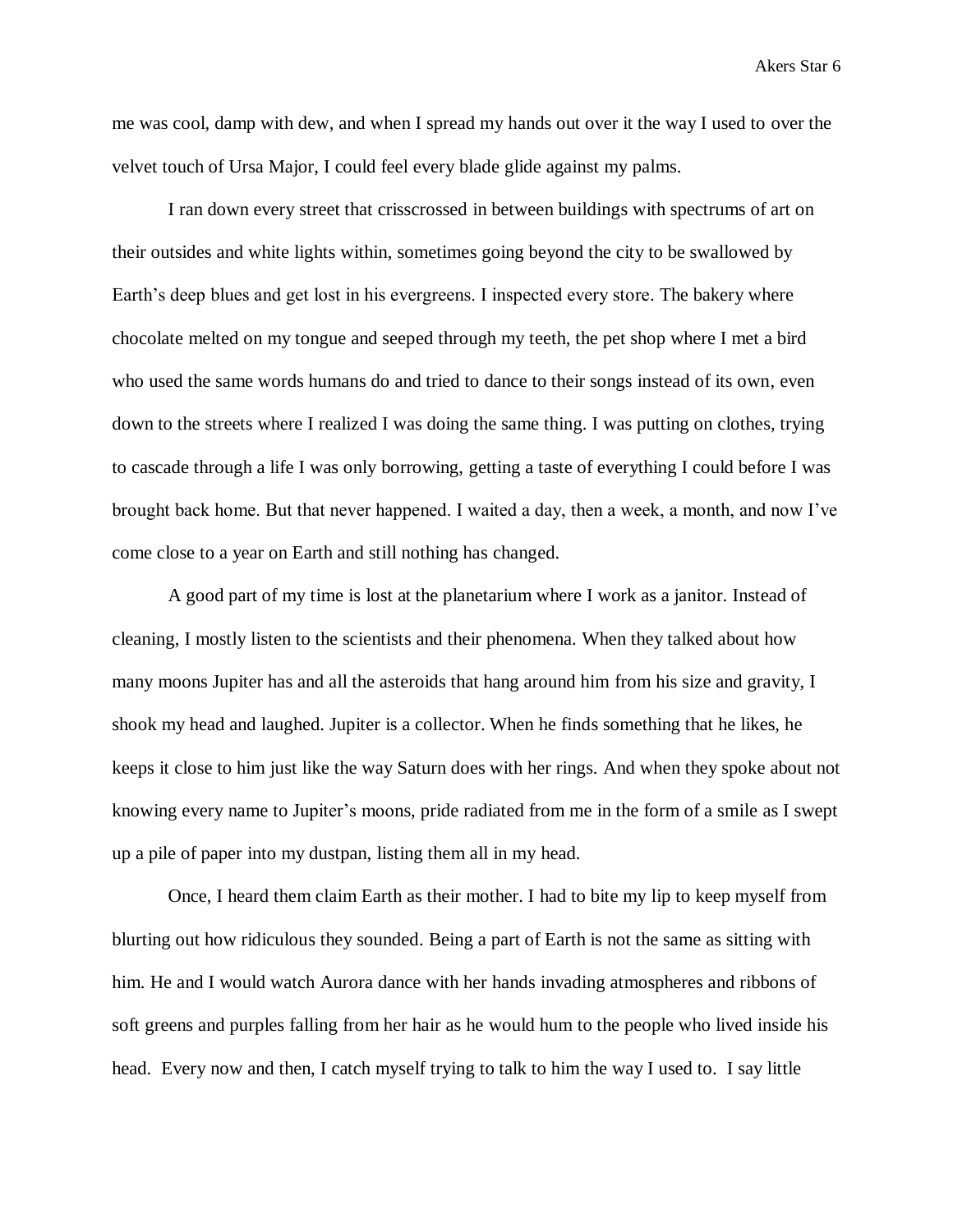things that humans have taught me, "Nice weather we're having," "What have you been up to lately," and "We should talk more." Sometimes I say things like, "I heard your sister telling Mercury and Sun about how old you look lately," "How far have you chased Halley's comet," and "What's your favorite constellation to fall asleep by," just like before. Either way, he never gives me an answer. I'm just one voice rattling against a cluster of billions.

I spend my nights in a coffee shop on the corner of the building where I live. I like it there. The people are sparse and those who do come in usually know what they want and leave right away. And every night, just like tonight, I sit at the counter with a cup of coffee strong enough to keep me awake until morning, my sketch book covered in the faces of people I used to know. I hold my pencil in my hand the same way I would scribble pictures in passing stardust. I take my time defining their eyes and rounding out their cheeks.

Arms drape around my neck followed by a, "You draw her a lot."

"I draw them all a lot."

"No, see," the fingers point to four tiny sketches of the same woman on a single page. "They're all the same girl. Does she have a name?"

I take a moment to look at them all. She's sitting cross legged in a couple, laying down in another, and standing with tiny stars tickling her fingertips in the other. Sometimes she's laughing, smiling, making funny faces, but I keep redrawing the one with the face from the last time I saw her. "She's the North Star."

"And who's that?" The fingers point to the woman on the other page with long, star streaked hair that almost covers her eyes, and a galaxy bonded in her chest full of spirals of light.

"That's Andromeda."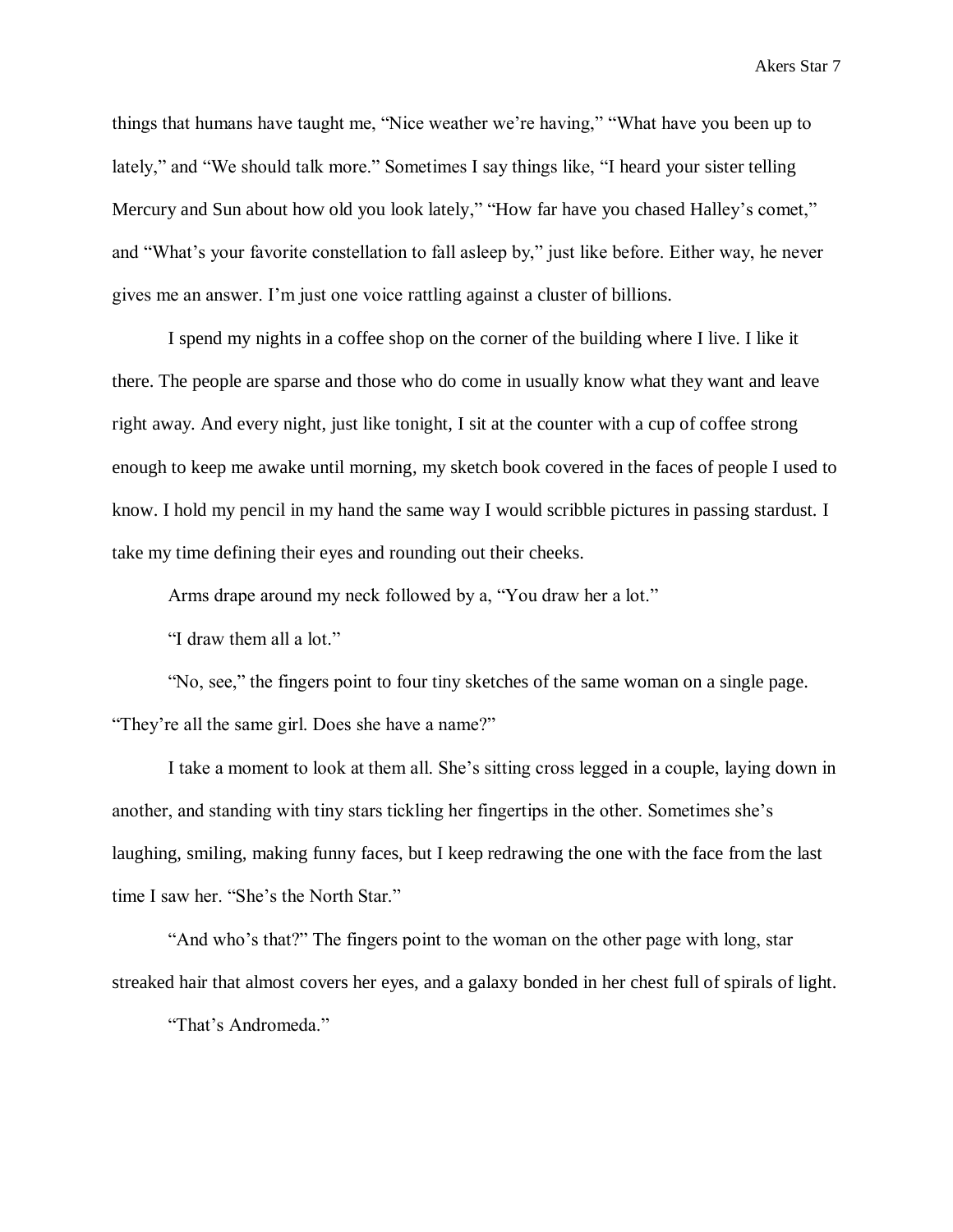"You're always drawing outer space things. Maybe it's time you came back down to Earth where you belong."

"Would you like me better that way?"

"No, but you might."

Her name's Nora. She likes the freckles on my chest that look like a constellation and how I'm young enough to be her boyfriend but my hair is as white as starlight. But her favorite part about me is my name. She claims to have never heard Nova used as someone's name before, but the way it sounds when it rolls off her tongue makes her think of someone she used to know. What I like about her is the way her dimples stand out when she smiles and how when her hair is put up in a messy bun like tonight with her bangs across her forehead and loose strands framing her face, she can't help but remind me of North.

"Your drawings are always so good. You should enter them into one of those competitions."

"No way." I continue to shade around North's lips, trying to capture what they looked like when I told her my wish.

"Why not?" There's a disappointment in her voice that makes me put my pencil down. She's since moved from hanging off the back of me to sitting in the stool beside me. Her eyes sparkle when she notices that she's finally caught my attention. But the answer is no. It will always be no. These aren't just drawings. They're my friends and I don't want to share them, but I can't possibly tell her that. She likes long, drawn out excuses. They get her mind going like short stories and a simple no just won't cut it.

"Because they're not done yet."

"When will they be done?"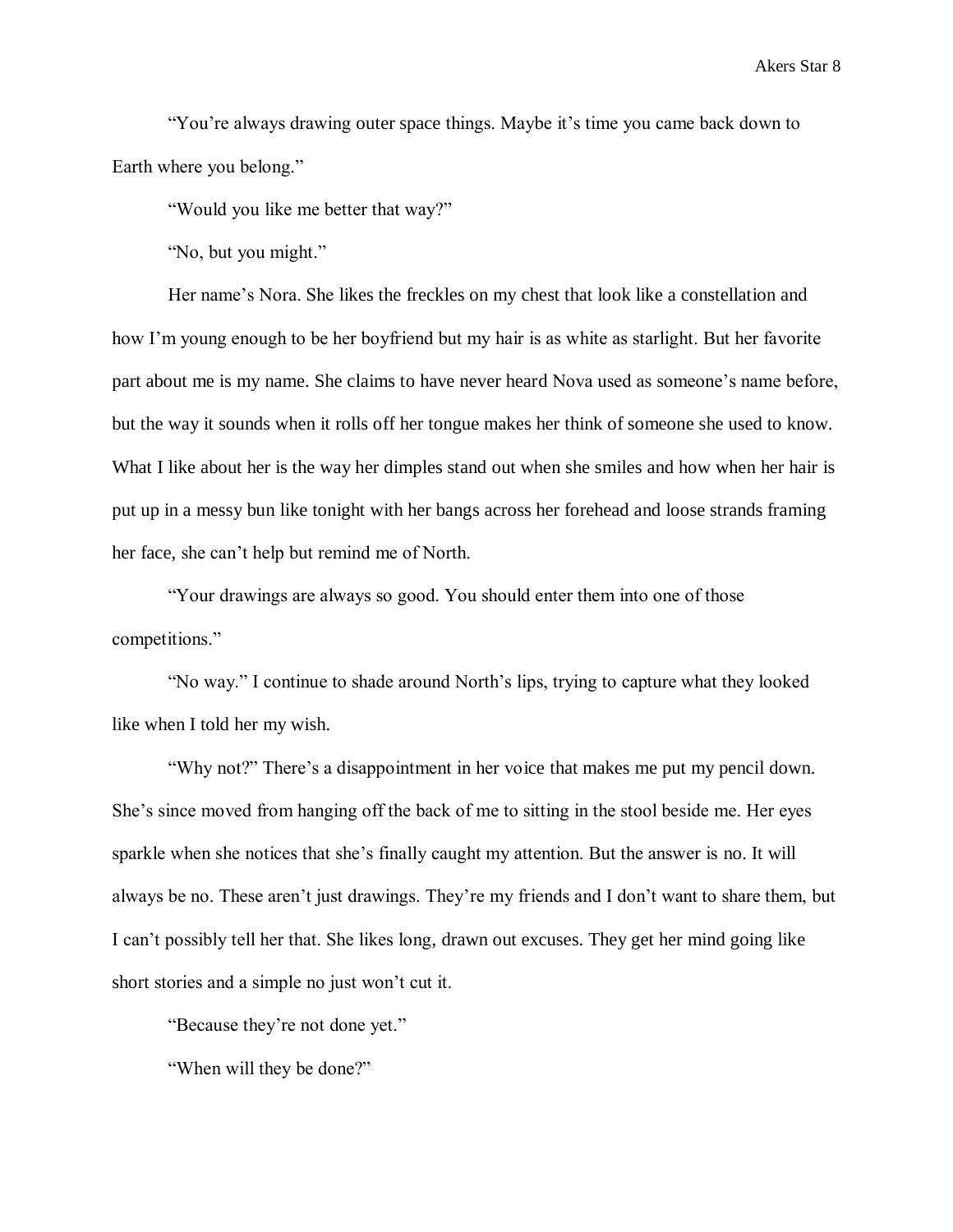"Probably the next time Pluto tells a joke funny enough to make Mercury laugh."

"But those two are so far away from each other. How will Mercury hear the joke?"

"Pluto will send it in a message with Corvus."

"Doesn't Corvus usually deliver bad news?"

"Pluto's jokes aren't usually very good."

This makes her laugh. Not in a way that resembles an outburst of any kind, but in a way that makes her nose crinkle and teeth shine. She holds the back of my neck and pulls me in closer as she whispers a kiss onto my ear.

After she leaves me for the night, I get up from my usual spot at the counter and head for the hill that I came from. It's on the far end of the city where nobody really goes around this hour, but the sky's clear for the first time in a long time and I want to see them. I skip across streets, dart through alleys, only stopping to pick up a cat I named Felis who wanders around the city, but never all that far from me. I named him that because the way his irises glitter reminded me of the constellation that has long since vanished from the sky. I carry him to the hill, sketch book in hand, and sit beneath the northern stars to watch. They look quiet from here, but I know they're anything but. His purring echoes me as I point them all out to him for probably the ninetieth time.

Ursa Major and Minor, Draco, even Cassiopeia, but no North. I picture her cross legged in her usual spot, probably with Lynx in her lap, reflecting Felis in mine. She's gotten harder to find lately. And the idea of her falling from the sky or being swallowed by a black hole clumps in my throat. But the first time I did see her on this hill, I realized how much brighter she was from down here. My fingers curl around Felis' fur the way they curled around countless streams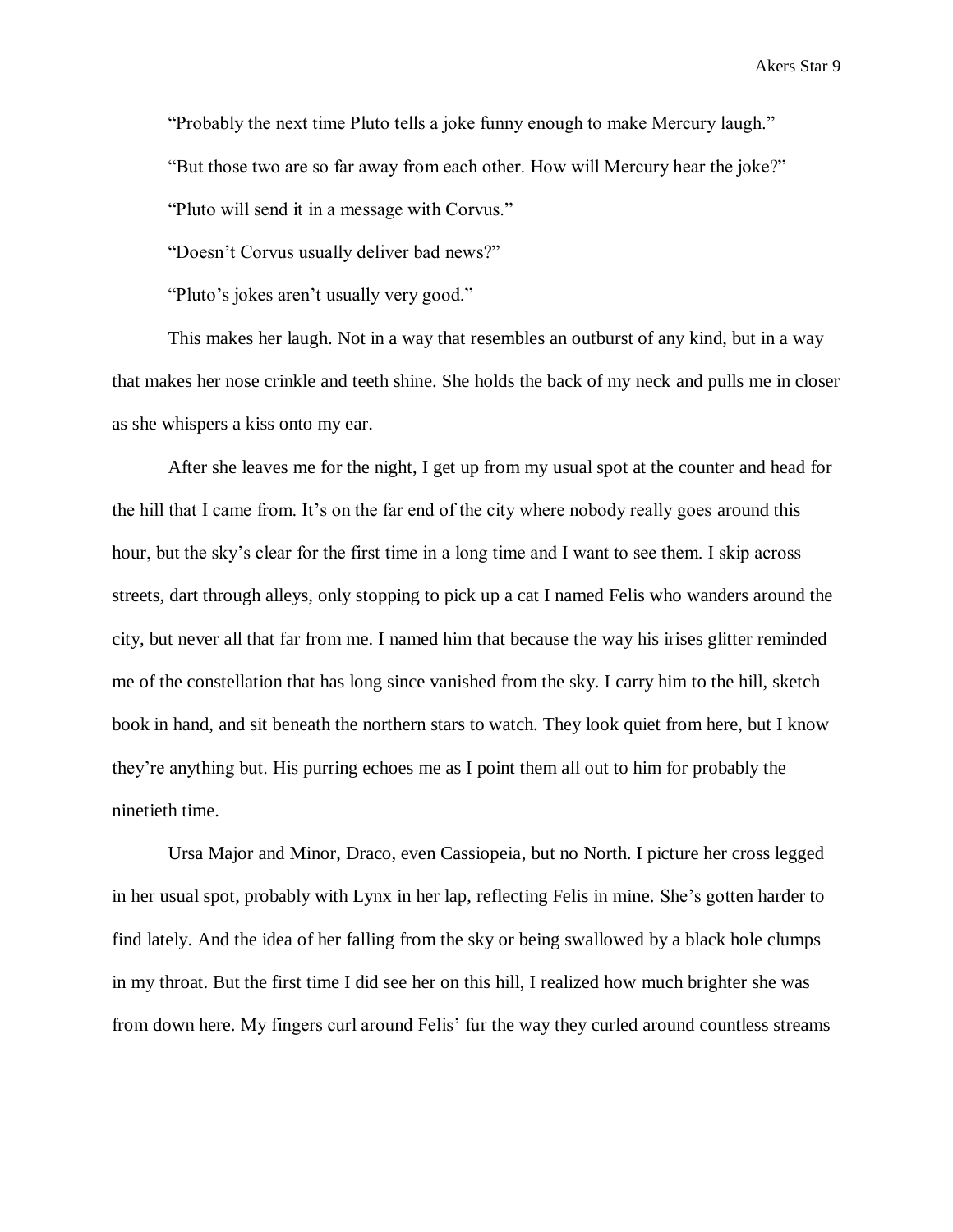of blue and magenta cosmic dust. It puts me at ease seeing them. The last time, I felt completely lost and started to forget who was where.

"Is that where you're from too?" I ask the cat. His eyes close as he tucks his feet under himself, almost smiling at me. "We can be lost together."

I lick my lips thinking about how many people I could be in a given day. Eating the stars, tasting their wishes. The regret builds in my gut. I lie back and think about how Gemini's fighting used to put me to sleep and how Venus used to talk enough for Earth and her combined. They all look so far away from me, so still. Minutes toll by as I wait to watch Sun chase away Moon. They were constantly doing that. Both being too shy to speak to the other, except on rather spectacular occasions.

"I gave you the Earth, but your head's full of stars."

I shoot up to see Nora standing over me. She comes to sit beside me cross legged with her hands folded on her ankles. She looks up at the sky the way people do when they find something that resembles peace inside themselves. By Moon's light, her skin starts to shimmer with stars and universes collide in her eyes.

"I thought that this was what you wanted," she says without taking her eyes off the stars. "To be human like the rest of them."

A tear falls from the corner of my eye, past the ear that she kissed. "North?"

At first, I'm upset that she's here and at the fact that she's always been here. Nora was one of the first people I met on Earth, and when I asked her what her favorite thing to do was she said, "People watching," I thought it was boring. Why would I want to watch people do things that I could do myself? But now I see it. She's always watched them. She's watched them by the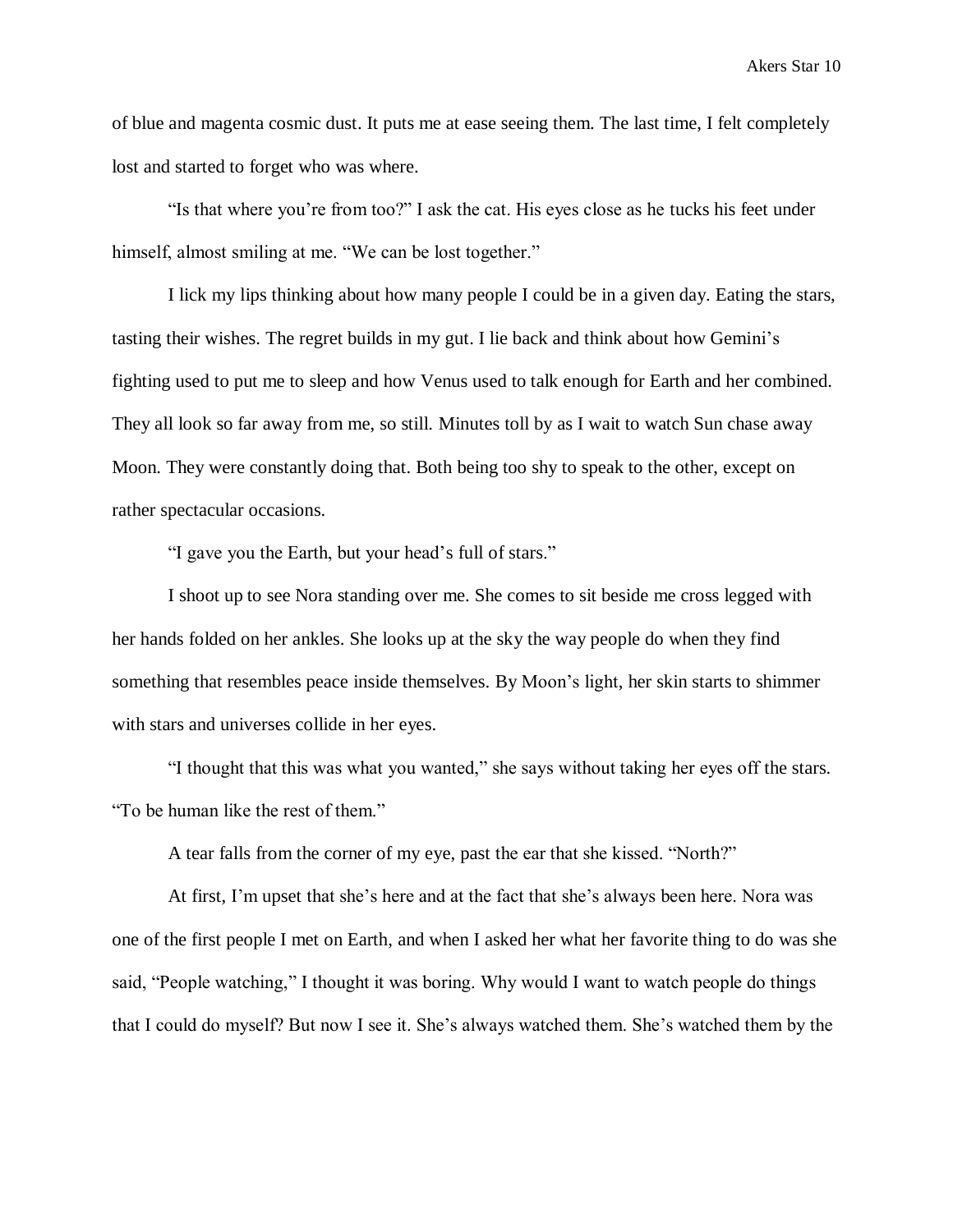masses. Soaking up their wishes and keeping them inside herself like a locket around her neck. She knew more about people than I could by eating their dreams one by one.

I choke on my words, "Why did you leave your spot to come here? Won't people miss you?"

She gives me a shrug and says, "Why did you?"

"I'm only here because --"

"You wished it." She leans in close so that we're nose to nose with her finger by her lips and whispers, "And yours was mine to grant."

For a split second, I don't think about going home, this city, the wish, or how much they all might laugh or cheer when they see what I'm about to do. I take her in my arms, pull her in close and kiss her in a way planets are made. I forget about who we are and where we came from and let the moment orbit around our own gravitation. On her lips, in her mouth, I can taste them all over again. They're nutty and sweet, fiery and tart, creamy and cool. Our tongues exchange wishes. My own is full of bitterness that sticks to the back of my throat. Hers is fresh and mild with a richness that makes my eyes roll into the back of my head. It meets the bitterness in my throat, softening it into syrup that glazes over my insides as our energies are equally exchanged.

My hand travels from her cheek, down her neck, shoulder, and arm, leaving trails of spiral galaxies that resemble my fingerprints. "I was just about to wish to be with you."

"But I'm already here."

\* \* \*

I walk into my apartment full of the sweet scent of sugar and warmth. White lights decorate my ceilings and drape down my walls and around my windows. Felis sits atop a